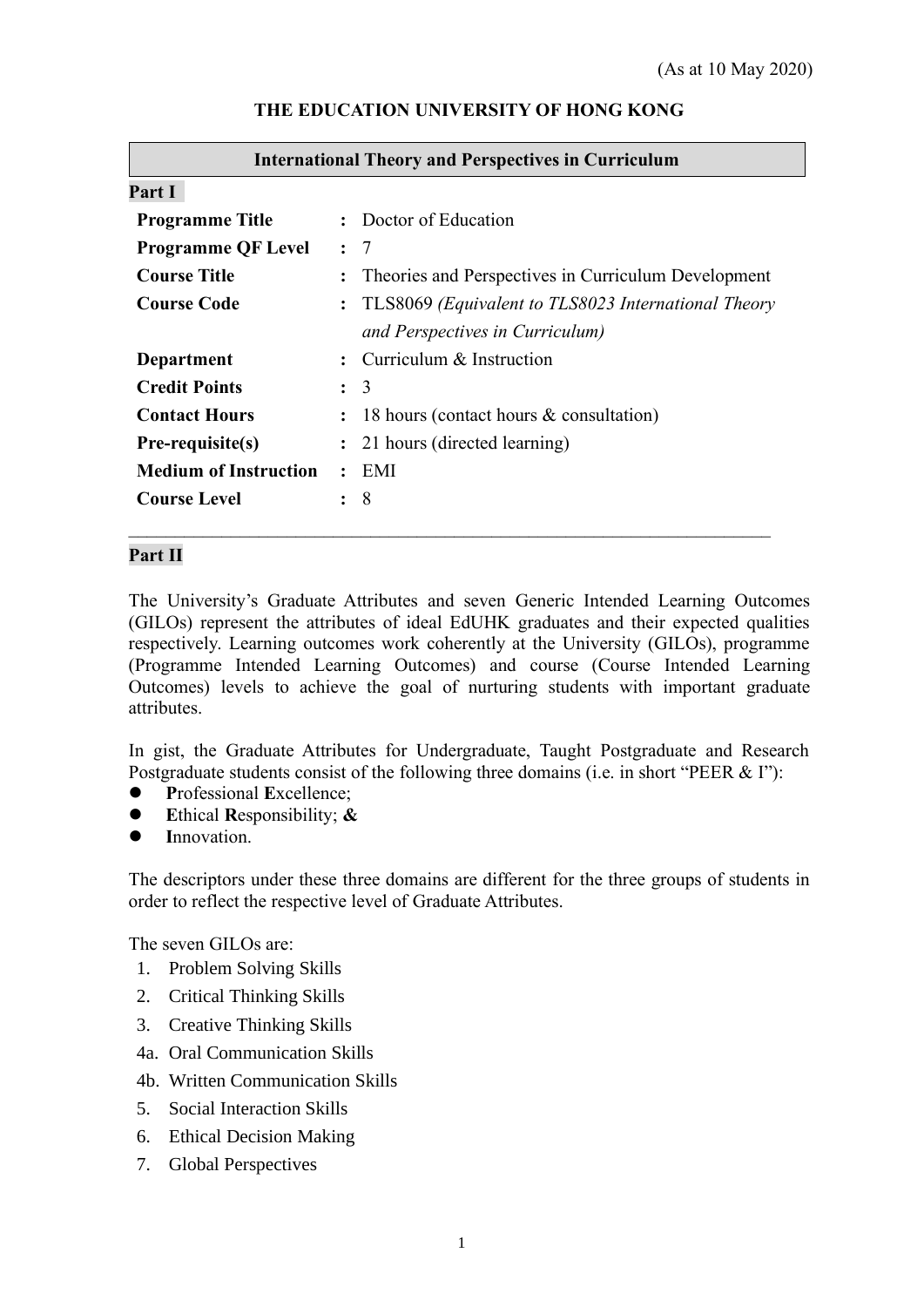## **1. Course Synopsis**

This course will engage students in systematic examination of theories and perspectives in curriculum development. Students will also critically reflect upon the impacts of major theoretical frameworks on curriculum policy and practices with reference to different national contexts.

## **2. Course Intended Learning Outcomes (CILOs)**

*Upon completion of this course, students will be able to:*

- $CILO<sub>1</sub>$  Identify main theories and perspectives developed in various social contexts in the field of curriculum studies
- CILO<sup>2</sup> Critically analyze the strengths and limitations of different curriculum theories against those developed in different social contexts and which have implications for curriculum studies across countries
- CILO<sup>3</sup> Identify the impact of particular curriculum theories and perspectives on contemporary education policy and practices with reference to different social contexts

| <b>Course Content</b>                              | CLLO <sub>s</sub>              | <b>Suggested Teaching</b> |
|----------------------------------------------------|--------------------------------|---------------------------|
|                                                    |                                | & Learning                |
|                                                    |                                | <b>Activities</b>         |
| Main theories and perspectives developed in        | C <sub>1</sub> O <sub>1</sub>  | Literature                |
| various social contexts in the field of curriculum |                                | review                    |
| studies                                            |                                | activities                |
|                                                    |                                | Group                     |
|                                                    |                                | discussions               |
| Strengths and limitations of curriculum theories   | C <sub>1</sub> CO <sub>2</sub> | Group                     |
| against those developed in various social          |                                | discussions               |
| contexts                                           |                                | Reading<br>$\bullet$      |
|                                                    |                                | review                    |
|                                                    |                                | Seminars                  |
| The application and impact of particular           | C <sub>1</sub> CO <sub>3</sub> | Case studies              |
| curriculum theories and perspectives on            |                                |                           |
| education policy and practices in different        |                                |                           |
| national contexts.                                 |                                |                           |
|                                                    |                                |                           |

# **3. Content, CILOs and Teaching & Learning Activities**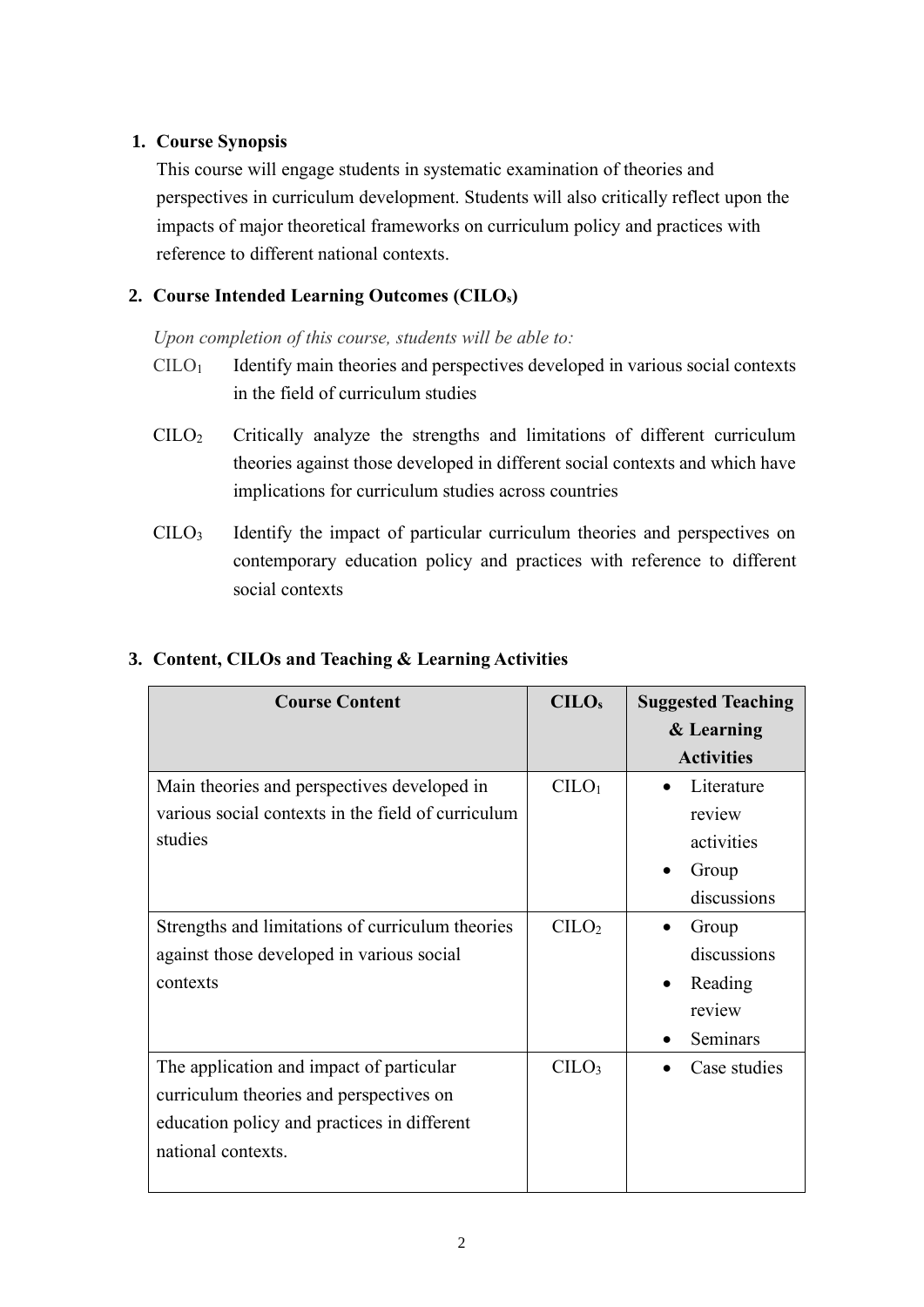#### **4. Assessment**

| <b>Assessment Tasks</b>                          | Weighting | <b>CILO</b> |
|--------------------------------------------------|-----------|-------------|
|                                                  | $(\%)$    |             |
| 1. Reading Review:                               | 20%       | $CILO1-2$   |
| Students will complete one reading review that   |           |             |
| analyzes the strengths and limitations of one    |           |             |
| selected curriculum theory developed in some     |           |             |
| particular social context. (Word limit: Not less |           |             |
| than 600 English words)                          |           |             |
|                                                  |           |             |
| 2. Case Study:                                   | 80%       | $C1-3$      |
| Students will complete one case study, in which  |           |             |
| they select one country or region, analyze what  |           |             |
| and how particular curriculum theories guide     |           |             |
| local curriculum policy and practices with       |           |             |
| reference to certain social contexts. The        |           |             |
| implication for curriculum studies across        |           |             |
| countries should be discussed. (Word limit: Not  |           |             |
| less than 2,400 English words)                   |           |             |

## **5. Required Text(s)**

Nil

### **6. Recommended Readings**

Alsubaie, M. A. (2015). Hidden curriculum as one of current issue of curriculum. *Journal of Education and Practice, 6*(33), 125-128.

- Autio, T. (2017). Reactivating templates for international curriculum consciousness: Reconsidering intellectual legacies and policy practices between Chinese, Anglo-American and European curriculum studies. In *Theorizing Teaching and Learning in Asia and Europe* (pp. 56-72). London, UK: Routledge.
- Autio, T. (2018). Bill Doll's scholarship and contested legacies of Euro-American curriculum theories from Descartes onwards. In *Complexifying curriculum studies: Reflections on the generative and generous gifts of William E. Doll, Jr.* London, UK: Routledge.
- Barrow, R. (2015). *Giving teaching back to teachers: A critical introduction to curriculum theory.* London, UK: Routledge.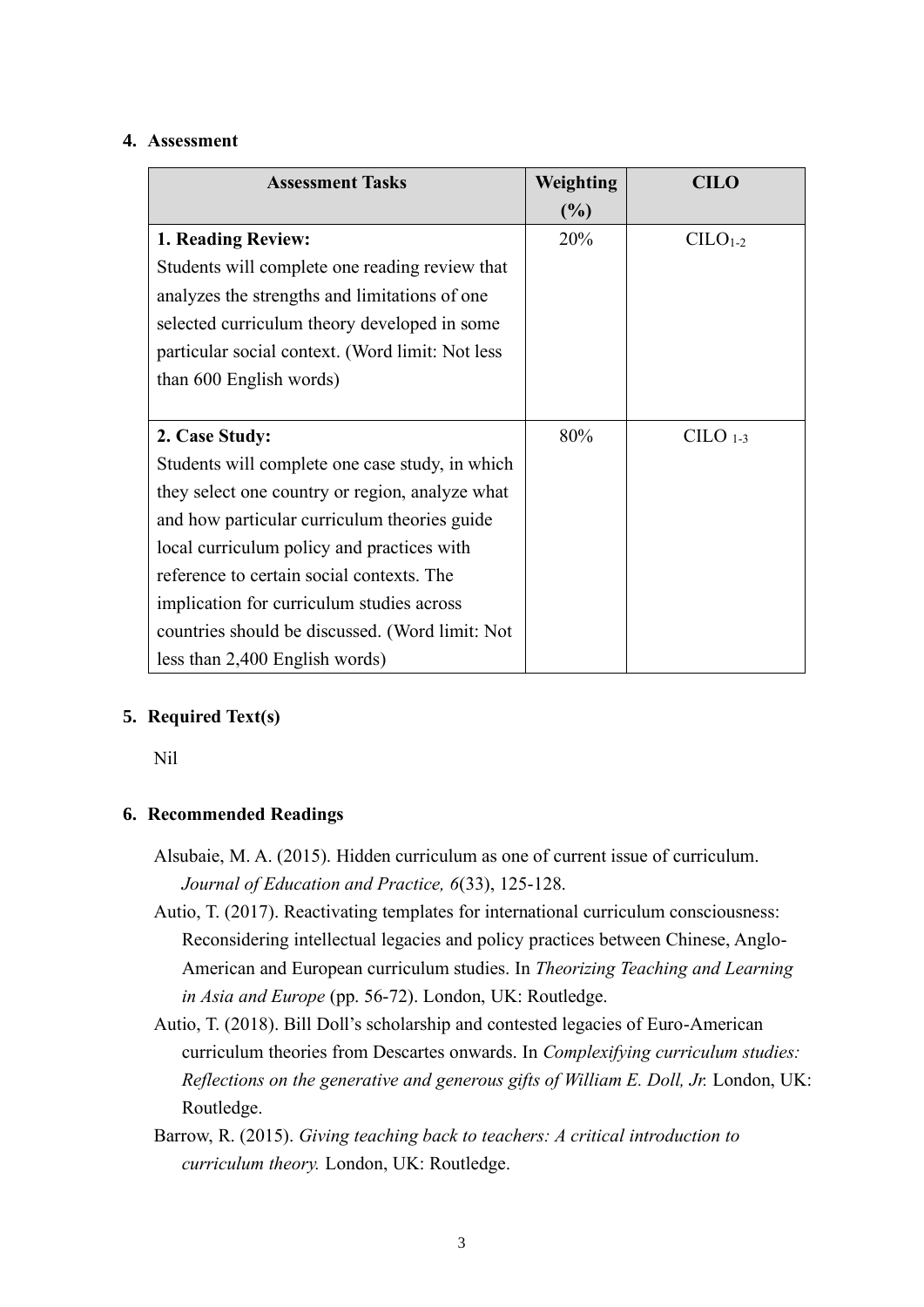- Connelly, F. M., He, M. F. and Phillion, J. (Eds.) (2008). *The SAGE handbook of curriculum and instruction.* Thousand Oaks, CA: Sage.
- Davis, O.L., & Ponder, G. (2007). *The handbook of curriculum inquiry*. Greenwich, US: IAP
- Deng, Z. (2016). Bringing curriculum theory and didactics together: A Deweyan perspective. *Pedagogy, Culture & Society, 24*(1), 75-99.
- Ebenezer, J., Harden, S., Sseggobe-Kiruma, N., Pickell, R., & Hamdan, S. M. (2019). A phenomenography of educators' conceptions of curriculum: Implications for next generation curriculum theorists' contemplation and action. In *Internationalizing Curriculum Studies* (pp. 83-105). London, UK: Palgrave Macmillan, Cham.
- Friesen, N. (2018). Continuing the dialogue: Curriculum, Didaktik and theories of knowledge. *Journal of Curriculum Studies, 50*(6), 724-732.
- Griffin, C. (2018). *Curriculum theory in adult and lifelong education*. London, UK: Routledge.
- Holmes, B., & McLean, M. (2018). *The curriculum: A comparative perspective.* London, UK: Routledge.
- Lim, L., & Apple, M. W. (Eds.). (2016). *The strong state and curriculum reform: Assessing the politics and possibilities of educational change in Asia.* London, UK: Routledge.
- Paraskeva, J. (2016). *Curriculum epistemicide: Towards an itinerant curriculum theory.* London, UK: Routledge.
- Pinar, W. (2011). *What is curriculum theory?* Abingdon, Ox: Routledge*.*
- Pinar, W. F. (2013). *International handbook of curriculum research*. London, UK: Routledge.
- Pinar, W. (2014). *Curriculum: Toward new identities*. London, UK: Routledge.
- Pinar, W. F. (2019). *Intellectual advancement through disciplinarity: Verticality and horizontality in curriculum studies*. Leiden, Netherlands: Brill Sense.
- Reid, W. A. (2013). *Thinking about the curriculum (Routledge Revivals): The nature and treatment of curriculum problems*. London, UK: Routledge.
- Schiro, M. (2007). *Curriculum theory: Conflicting visions and enduring concerns*, Thousand Oaks, CA: Sage.
- Taylor, P. H., & Richards, C. M. (2018*). An introduction to curriculum studies.* London, UK: Routledge.
- Uljens, M., & Ylimaki, R. M. (2017). *Bridging educational leadership, curriculum theory and Didaktik*. Switzerland: Springer International Publishing.
- Whitty, G. (2017). *Sociology and school knowledge: Curriculum theory, research and politics*. London, UK: Routledge.
- Yates, L., & Millar, V. (2016). 'Powerful knowledge' curriculum theories and the case of physics. *The Curriculum Journal, 27*(3), 298-312.
- Young, M. (2013). Overcoming the crisis in curriculum theory: A knowledge-based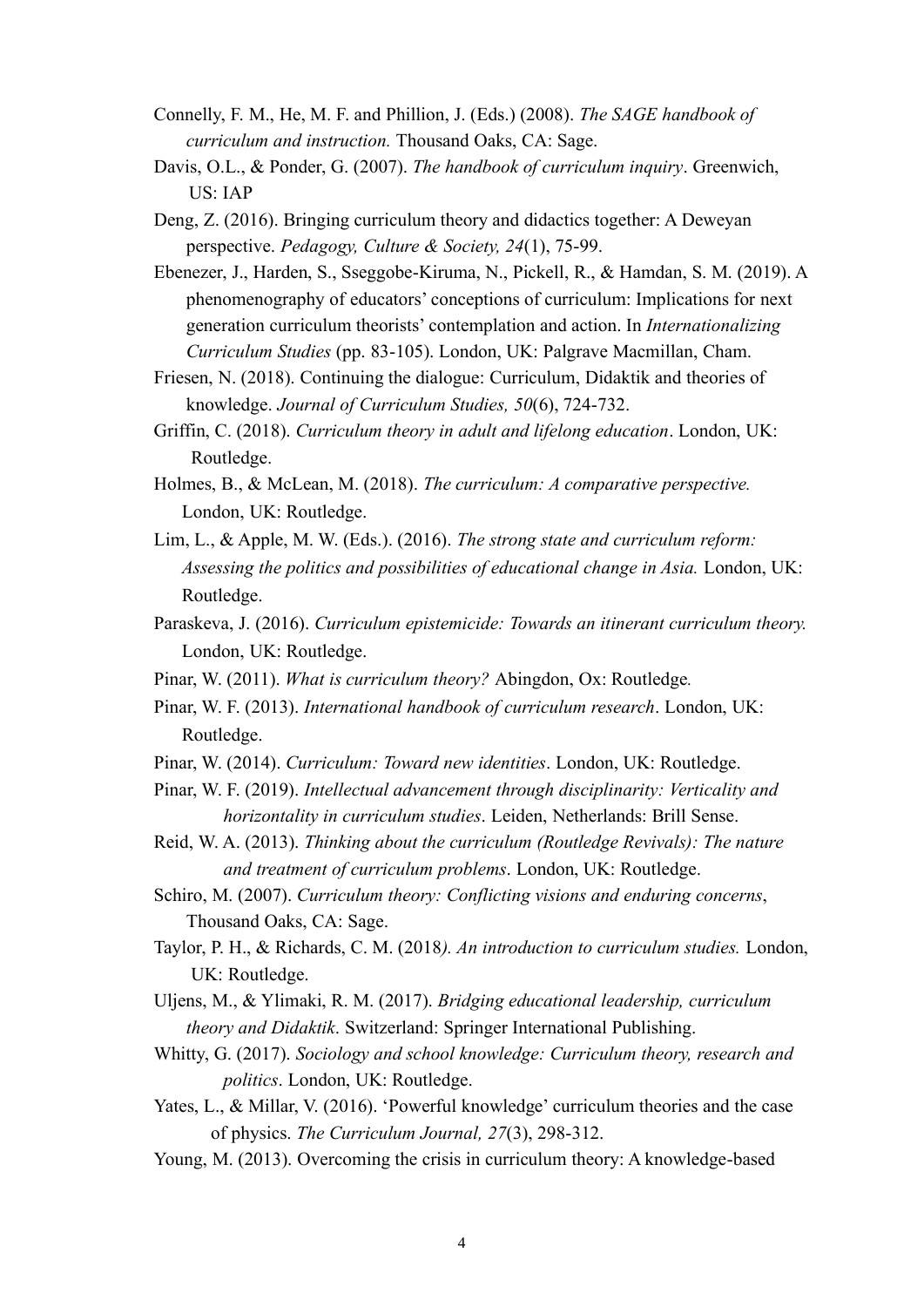approach. *Journal of curriculum studies, 45*(2), 101-118.

## **7. Related Web Resources**

OECD, Directorate of Education [http://www.oecd.org/department/0,3355,en\\_2649\\_33723\\_1\\_1\\_1\\_1\\_1,00.htmlO](http://www.oecd.org/department/0,3355,en_2649_33723_1_1_1_1_1,00.htmlO) UNESCO, Education <http://www.unesco.org/new/en/education/>

### **8. Related Journals**

Curriculum Inquiry Curriculum Journal Curriculum and Teaching Journal of Curriculum Studies Review of Educational Research Teachers College Record Teachers and Teaching

### **9. Academic Honesty**

The University adopts a zero tolerance policy to plagiarism. For the University's policy on plagiarism, please refer to the *Policy on Academic Honesty, Responsibility and Integrity with Specific Reference to the Avoidance of Plagiarism by Students*  [\(https://www.eduhk.hk/re/modules/downloads/visit.php?cid=9&lid=89\)](https://www.eduhk.hk/re/modules/downloads/visit.php?cid=9&lid=89). Students should familiarize themselves with the Policy.

### **10. Others**

Nil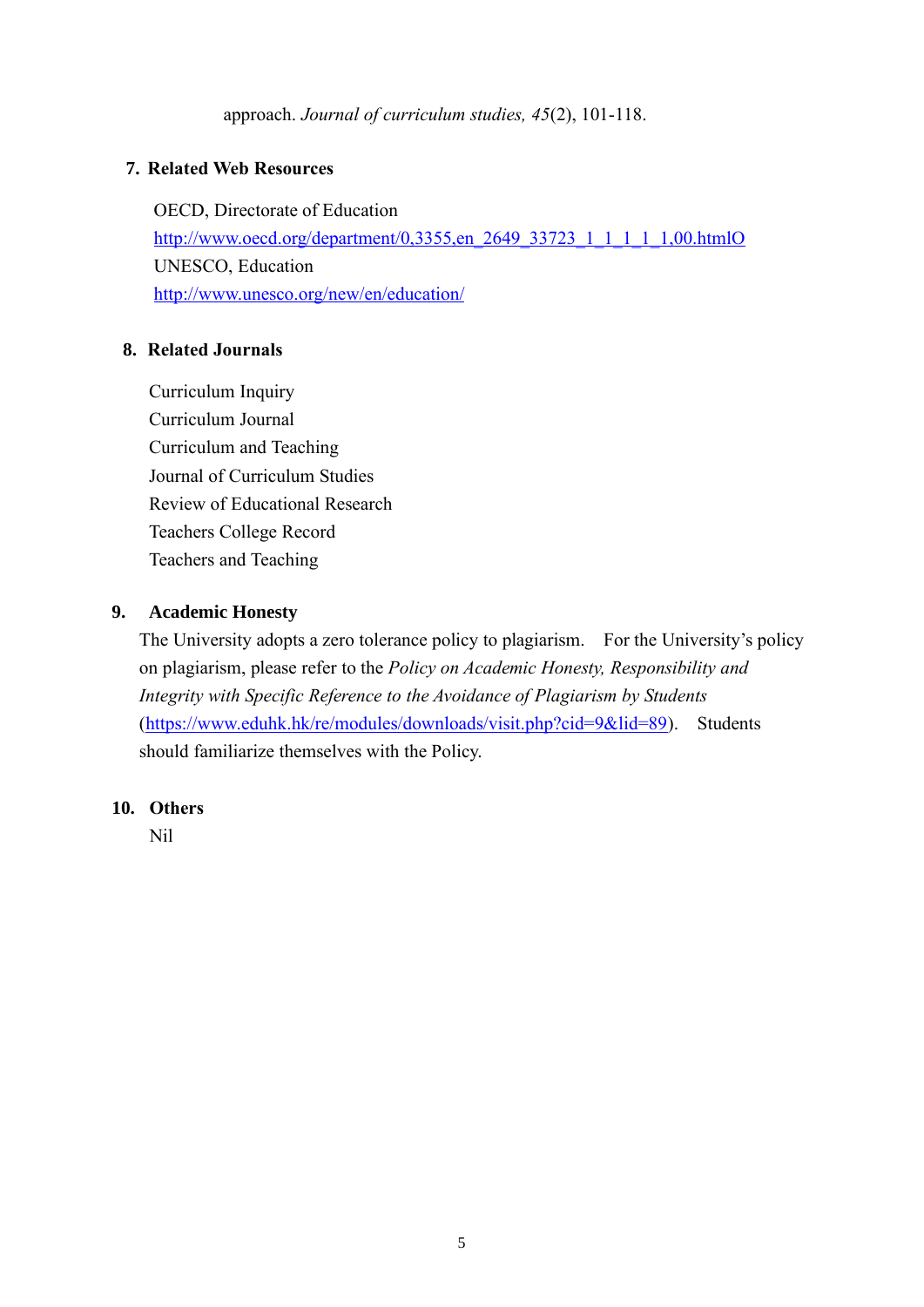## **Appendix:**

### **Rubrics**

### **Assignment 1 (Reading Review)**

| Name of student:          |                                                                  |                                                                                                                    |                                    | <b>Overall Grade: 20%</b>                  |                                                                |
|---------------------------|------------------------------------------------------------------|--------------------------------------------------------------------------------------------------------------------|------------------------------------|--------------------------------------------|----------------------------------------------------------------|
| Grade                     | <b>Understanding</b><br>of Theories and                          | Analysis &<br><b>Synthesis</b>                                                                                     | <b>Critical</b><br><b>Thinking</b> | Language/<br>Organization                  | Research/<br><b>Literature review</b>                          |
| $A+$<br>A<br>$A-$         | <b>Concepts</b><br>Thorough<br>understanding &<br>interpretation | Outstanding<br>and<br>thorough analysis and<br>synthesis                                                           | Innovative<br>and<br>original      | Well- organized,<br>fluent and<br>correct  | Relevant research/<br>literature,<br>comprehensive<br>coverage |
| $B+$<br>B<br>$B -$        | General<br>understanding &<br>interpretation                     | Good and appropriate<br>analysis and synthesis                                                                     | Reflective                         | Organized,<br>fluent and<br>correct        | Evidence of<br>relevant<br>research/literature                 |
| $C+$<br>$\mathbf C$       | Superficial<br>grasp of<br>interpretation                        | Little or no attempt at<br>analysis and synthesis                                                                  | Logical                            | Reasonably<br>fluent with some<br>mistakes | Some errors in<br>documentation of<br>relevant research        |
| $C -$<br>D                | Partial grasp of<br>& interpretation                             | Illogical analysis and<br>ineffective<br>organization of<br>materials                                              | Weak                               | Frequent errors                            | Little evidence of<br>relevant research                        |
| $\mathbf{F}$              | Little<br>understanding $&$<br>interpretation                    | Interpreted<br>incorrectly and<br>poorly organized<br>materials                                                    | No<br>evidence                     | Major and<br>frequent errors               | Little or no<br>evidence of<br>relevant research               |
| <b>Grade Descriptors:</b> |                                                                  |                                                                                                                    |                                    |                                            |                                                                |
| Understanding of topics/  |                                                                  | Does the work demonstrate an understanding of the topics? Does it                                                  |                                    |                                            |                                                                |
| arguments:                |                                                                  | demonstrate the use of relevant readings/literature to support the arguments?                                      |                                    |                                            |                                                                |
| Analysis & synthesis:     |                                                                  | Does the work demonstrate sound analysis of issues and synthesis of ideas<br>from various sources or perspectives? |                                    |                                            |                                                                |
| Critical thinking:        |                                                                  | Does the work represent the student's own thinking and critical reflection to                                      |                                    |                                            |                                                                |
|                           |                                                                  | come to grips with the problem or to sort out the issue? Does the work                                             |                                    |                                            |                                                                |

## **Assignment 2 (Case Study)**

demonstrate reflective application of educational concepts?

(i.e. journal articles, books, textbooks. web-based sources)?

language? Does it have a clear rational structure in synthesizing the

Does the work include references and citations to relevant sources? Are the cited sources credible? Does the work reflect a range of sources and media

Language/ Organization: Does the work show systematic organization, and fluent and proper use of

arguments?

Research/ Literature

review

#### **Name of student: \_\_\_\_\_\_\_\_\_\_\_\_\_\_\_\_\_\_\_\_ Overall Grade: 80%**

| Gr   | <b>Understandin</b> | Understanding    | Analysis &       | <b>Critical</b> | Language/   | Research/     |
|------|---------------------|------------------|------------------|-----------------|-------------|---------------|
| ade  | g of Theories       | of curriculum    | <b>Synthesis</b> | <b>Thinking</b> | Organizatio | Literature    |
|      | and Concepts        | policy and       |                  |                 | n           | review        |
|      |                     | practices in     |                  |                 |             |               |
|      |                     | certain          |                  |                 |             |               |
|      |                     | contexts         |                  |                 |             |               |
| $A+$ | Thorough            | Thorough         | Outstanding      | Innovativ       | Well-       | Relevant      |
| A    | understanding       | understanding    | and thorough     | e and           | organized,  | research/     |
| $A-$ | &                   | & interpretation | analysis and     | original        | fluent and  | literature,   |
|      | interpretation      |                  | synthesis        |                 | correct     | comprehensive |
|      |                     |                  |                  |                 |             | coverage      |